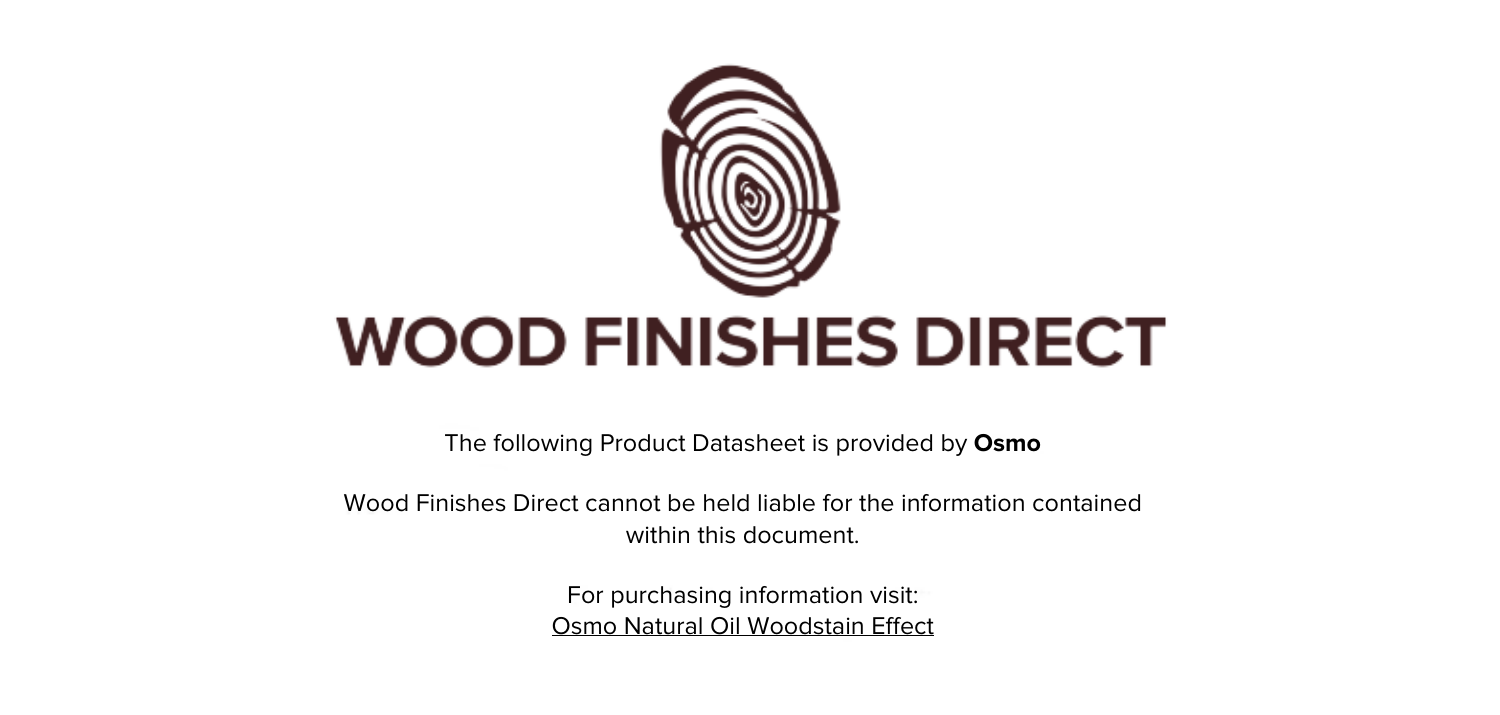

# NATURAL OIL WOODSTAIN **EFFECT**

Twice as much coverage through high oil content - saves time and money!



Agate-Silver

on Spruce



1142 Graphite-Silver on Spruce





# PRODUCT DESCRIPTION

Decorative, satin wood protective finish with metallic effects based on natural oils for any wood in the exterior

Microporous surface allows the wood to breathe and reduces swelling and shrinkage. Water-repellent and extremely weather-resistant and UV-stable surface does not crack, peel, flake or blister.

No sanding necessary, just simply recoat; no primer is needed.

Easy and seamless application. Finish stays workable while coating.

Finish contains active ingredients to protect against mould, algae and fungal attack and has proven itself over decades, and also under extreme climatic conditions.

# RECOMMENDED USE

Osmo Natural Oil Woodstain is ideal for any exterior wood: doors, windows and window shutters (dimensionally stable elements), carports, timber cladding, balconies, fences, pergolas, garden furniture and summer houses (dimensionally unstable elements).

# **INGREDIENTS**

Based on natural plant oils (sunflower oil, soya oil, thistle oil and linseed oil), iron oxide and organic pigments, titanium dioxide white pigment, effect pigments, siccatives (drying agents) and additives. Biocidal active ingredient: Propiconazole. Dearomatized white spirit (benzene-free). This product fulfils EU regulations (2004/42/EC) according to the VOC content of max. 400 g/l (Cat. A/e (2010)).

Detailed declaration of ingredients available upon request.

# **TECHNICAL DATA**

Specific gravity: 0.97-1.0 g/cm<sup>3</sup> Viscosity: 43-60s DIN EN ISO 2431/4 mm, viscid Odour: faint/mild, after drving odourless Flash point: 55°C acc. DIN EN ISO 2719

# **STORAGE**

Up to 5 years and longer if can is kept dry and closed tightly. If thickened by frost, store for 24-36 hours at room temperature before use.

#### SURFACE PREPARATION

Wood surface must be clean, dry and frost-free (moisture content max. 20%).

Osmo Natural Oil Woodstain Effect is ready to use, please do not thin. Stir well before use.

Clean old microporous stains thoroughly. Old paints and lacquers must be completely removed. As a general rule, wear a dust mask during sanding works.

If possible, please apply the first coat to all sides before installation.

The finished surface is, among other things, influenced by the wood's natural characteristics. Therefore, a trial application is always required, especially for unfamiliar surfaces.

If additional protection against blue stain, rot and insects is desired, pre-treat the wood if possible on all sides with Osmo WR Base Coat\*.

\*Use biocides safely. Always read label and product information before use.

# METHODS OF APPLICATION

Apply thinly and evenly to the clean and dry wood along the wood grain with Osmo Natural Bristle Brush or Osmo Microfibre Roller and spread well.

Allow to dry for approx. 4-6 hours with good ventilation. After drying, apply a second coat also thinly and quickly.